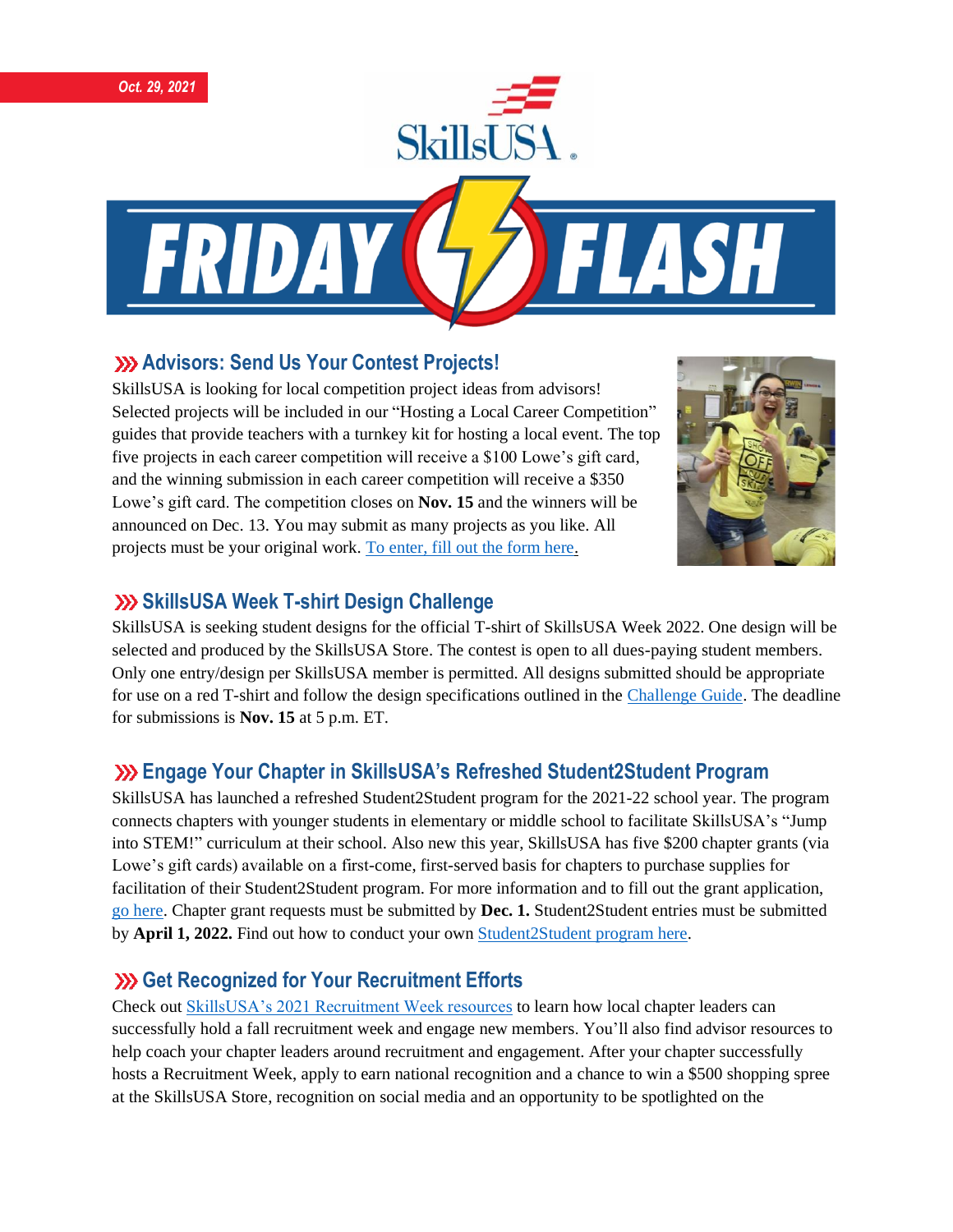[SkillsUSA Champions digital hub.](http://champions.skillsusa.org/) Be sure to track your work and photograph your event(s). [Submit your](https://skillsusa.wufoo.com/forms/2021-recruitment-week-recognition-application)  [Recruitment Week activities here.](https://skillsusa.wufoo.com/forms/2021-recruitment-week-recognition-application) Recognition applications are due by **Dec. 1.**

### **Register by Nov. 15 for Extra Member Benefits**

Becoming a professional member of SkillsUSA is one of the best ways to demonstrate to students the opportunities that membership provides. As a benefit of membership, professional members receive online access to:



- **Framework Integration Toolkit:** The Framework Integration Toolkit has everything you need to ensure career readiness for students, including videos, lesson plans, activities and more.
- **Program of Work Toolkit:** The Program of Work Toolkit includes the Program of Work Launch Activity Guides, videos and resources to help you implement effective activities.
- **Jump into Stem:** A chapter curriculum for members to mentor and engage elementary and middle school students in STEM learning while creating an opportunity for future recruitment.
- **SkillsUSA Championships Technical Standards:** The official rules and regulations for each of the 2022 SkillsUSA Championships competitions.
- **E-Courses:** Includes SkillsUSA Framework Certification; CTE Knowledge Certification; Promoting Diversity, Equity and Inclusion as a SkillsUSA Leader; and Building Self-Motivation in Student Leaders.
- $\blacksquare$ **Advisor Professional Development:** A variety of training opportunities, from webinars to classroom to multi-day sessions. You'll find a lot of options for differing training needs.

As a special membership incentive, teachers who register at least 15 student members plus one or more professionals by **Nov. 15** will receive a complimentary copy of "Difficult Conversations at Work," our latest resource developed in student-friendly, scenario-based learning.

National dues for professional members are \$20 plus state dues, which vary. [View or download this PDF](https://www.skillsusa.org/wp-content/uploads/2019/08/State-information-Dues-Deadlines.pdf)  [for 2021-22 state dues and deadlines,](https://www.skillsusa.org/wp-content/uploads/2019/08/State-information-Dues-Deadlines.pdf) and you ca[n find our registration site here.](https://www.skillsusa-register.org/Login.aspx)

# **One-on-One Coaching on the Chapter Excellence Program**

Is your chapter ready to take your Chapter Excellence Program (CEP) application to the next level, or do you need help getting started? SkillsUSA offers one-on-one coaching sessions with our CEP and Program of Work (PoW) coach, Kelli Engelbrecht. Learn how to integrate the SkillsUSA Framework, articulate your chapter's SMART goals and select and evaluate your Essential Elements within your CEP application. [Schedule your 30-minute Zoom coaching appointment here.](https://calendly.com/skillsusakelli) For questions, email [Kelli](mailto:kengelbrecht@skillsusa.org)  [Engelbrecht](mailto:kengelbrecht@skillsusa.org) or give her a call at 573-321-1322.